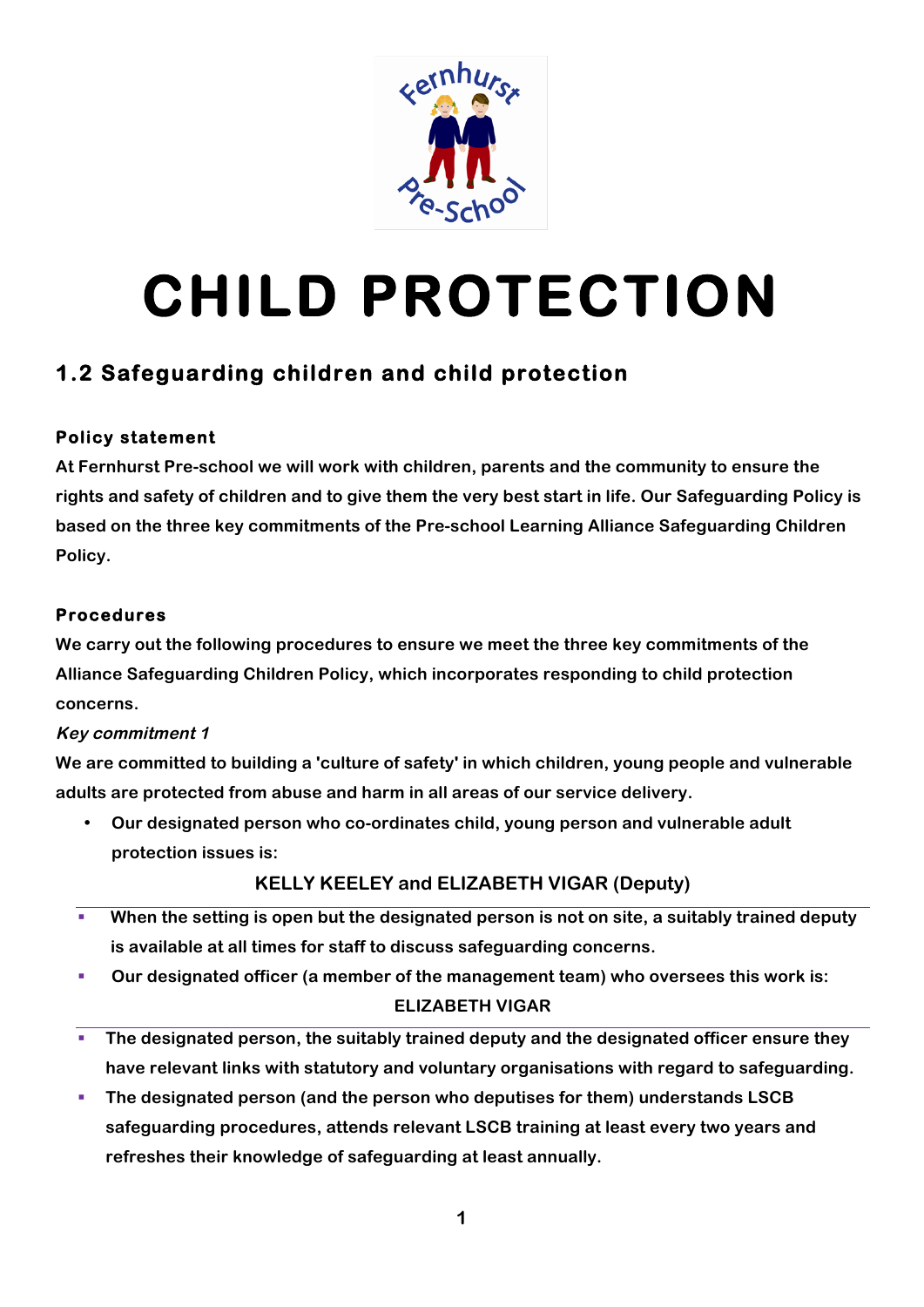- We ensure all staff are trained to understand our safeguarding policies and procedures and **that parents are made aware of them too.**
- § **All staff understand that safeguarding is their responsibility.**
- § **All staff have an up-to-date knowledge of safeguarding issues, are alert to potential indicators and signs of abuse and neglect and understand their professional duty to ensure safeguarding and child protection concerns are reported to the local authority children's social care team or the NSPCC. They receive updates on safeguarding at least annually.**
- **EXTER 19 All staff are confident to ask questions in relation to any safeguarding concerns and know not to just take things at face value but can be respectfully sceptical.**
- § **All staff understand the principles of early help (as defined in Working Together to Safeguard Children, 2018) and are able to identify those children and families who may be in need of early help and enable them to access it.**
- § **All staff understand the thresholds of significant harm and understand how to access services for families, including for those families who are below the threshold for significant harm, according to arrangements published by the LSCB or safeguarding partners in areas where the safeguarding partners have replaced the LSCB.**
- § **All staff understand their responsibilities under the General Data Protection Regulation and the Data Protection Act 2018, and understand relevant safeguarding legislation, statutory requirements and local safeguarding partner requirements and ensure that any information they may share about parents and their children with other agencies is shared appropriately and lawfully.**
- § **We will support families to receive appropriate early help by sharing information with other agencies in accordance with statutory requirements and legislation.**
- § **We will share information lawfully with safeguarding partners and other agencies where there are safeguarding concerns.**
- § **We will be transparent about how we lawfully process data.**
- § **All staff understand how to escalate their concerns in the event that they feel either the local authority and/or their own organisation has not acted adequately to safeguard and know how to follow local safeguarding procedures to resolve professional disputes between staff and organisations.**
- § **All staff understand what the organisation expects of them in terms of their required behaviour and conduct, and follow our policies and procedures on positive behaviour, online safety (including use of cameras and mobile phones), whistleblowing and dignity at work.**
- § **Children have a key person to build a relationship with, and are supported to articulate any worries, concerns or complaints that they may have in an age appropriate way.**
- § **All staff understand our policy on promoting positive behaviour and follow it in relation to children showing aggression towards other children.**
- § **Adequate and appropriate staffing resources are provided to meet the needs of children.**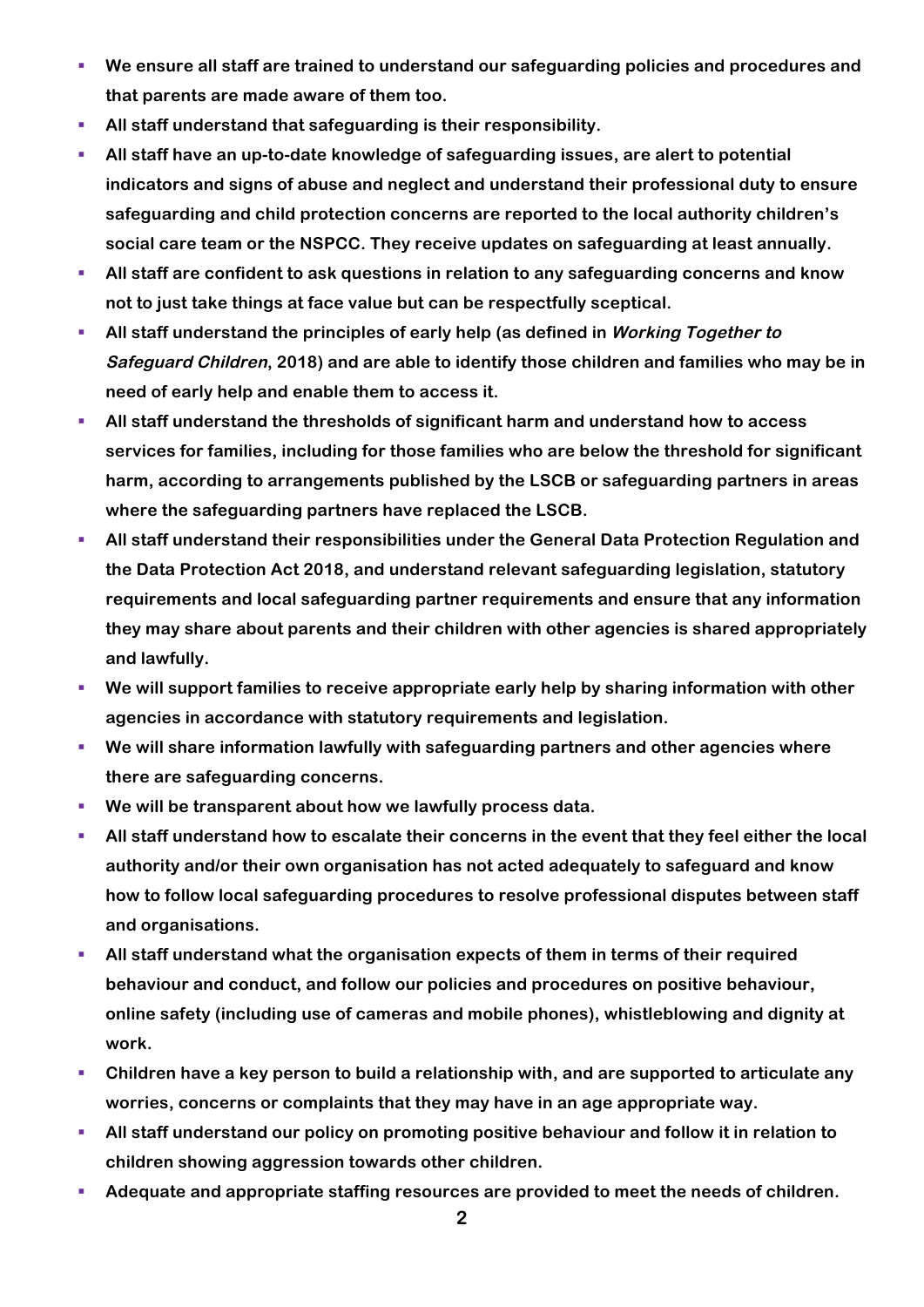- § **Applicants for posts within the setting are clearly informed that the positions are exempt from the Rehabilitation of Offenders Act 1974.**
- § **Enhanced criminal records and barred lists checks and other suitability checks are carried out for staff and volunteers prior to their post being confirmed, to ensure that no disqualified person or unsuitable person works at the setting or has access to the children.**
- § **Where applications are rejected based on information disclosed, applicants have the right to know and to challenge incorrect information.**
- **Enhanced criminal records and barred lists checks are carried out on anyone living or working on the premises.**
- § **Volunteers must:**
	- **- be aged 17 or over;**
	- **- be considered competent and responsible;**
	- **- receive a robust induction and regular supervisory meetings;**
	- **- be familiar with all the settings policies and procedures;**
	- o **be fully checked for suitability if they are to have unsupervised access to the children at any time.**
- § **Information is recorded about staff qualifications, and the identity checks and vetting processes that have been completed including:**
	- **- the criminal records disclosure reference number;**
	- **- certificate of good conduct or equivalent where a UK DBS check is not appropriate;**
	- **- the date the disclosure was obtained; and**
	- **- details of who obtained it.**
- § **All staff and volunteers are informed that they are expected to disclose any convictions, cautions, court orders or reprimands and warnings which may affect their suitability to work with children (whether received before or during their employment with us).**
- § **From 31 August 2018, staff and volunteers in childcare settings that are not based on domestic premises are not required to notify their line manager if anyone in their household (including family members, lodgers, partners etc.) has any relevant convictions, cautions, court orders, reprimands or warnings or has been barred from, or had registration refused or cancelled in relation to any childcare provision or have had orders made in relation to care of their children. For childminders and childcare provided from domestic settings they will be required to notify if anyone in their household has any relevant convictions, court orders or reprimands or had registration refused or cancelled in relation to childcare provision or have had certain Orders made in relation to the care of their children in accordance with the Childcare Disqualification and Childcare Regulations 2018, and Disqualification under the Childcare Act guidance effective from 31 August 2018.**
- § **Staff receive regular supervision, which includes discussion of any safeguarding issues, and their performance and learning needs are reviewed regularly.**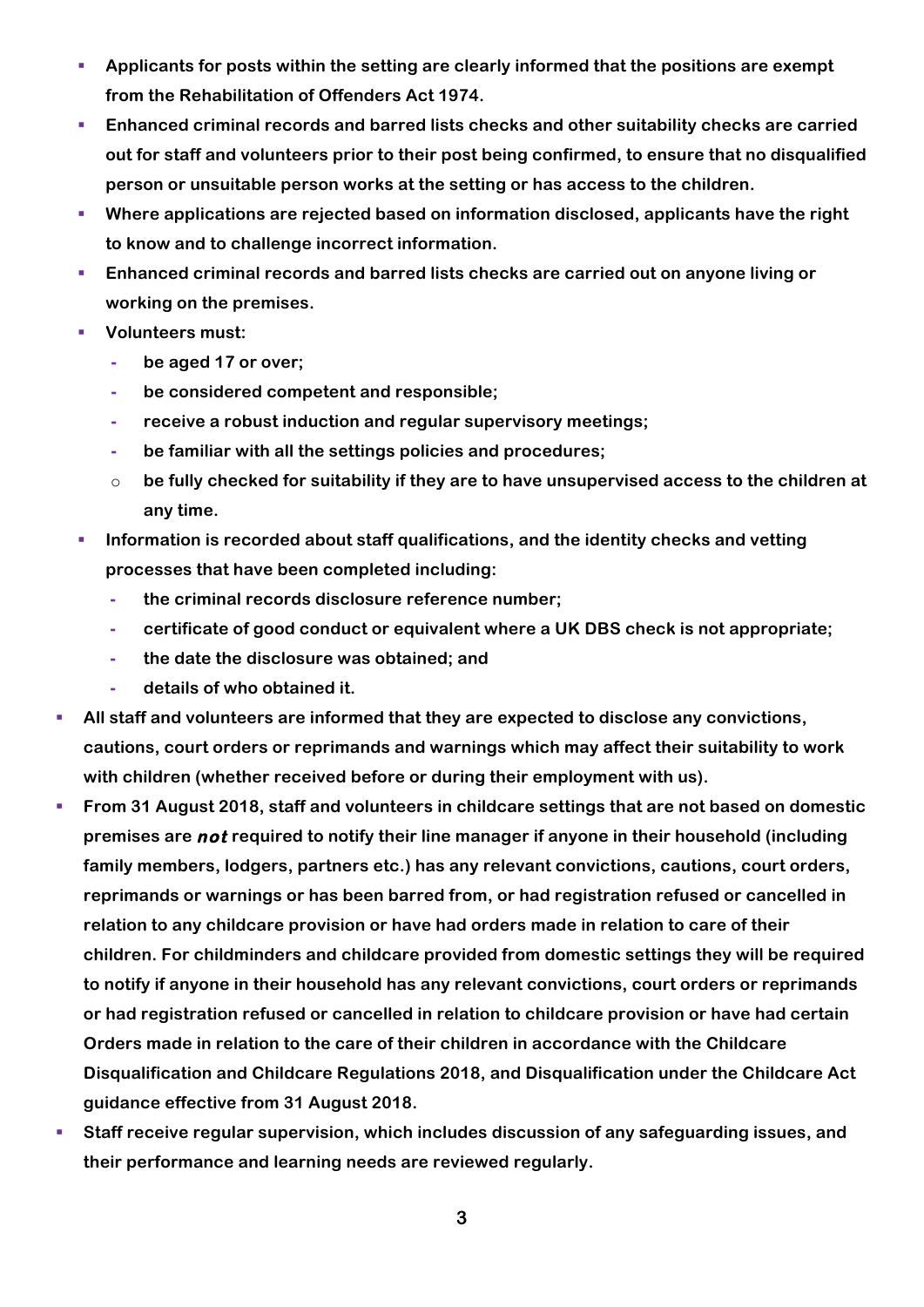- **IDED** In addition to induction and supervision, staff are provided with clear expectations in relation **to their behaviour [outlined in the employee handbook].**
- § **We notify the Disclosure and Barring Service of any person who is dismissed from our employment, or resigns in circumstances that would otherwise have led to dismissal for reasons of a child protection concern.**
- § **Procedures are in place to record the details of visitors to the setting.**
- § **Security steps are taken to ensure that we have control over who comes into the setting so that no unauthorised person has unsupervised access to the children.**
- Steps are taken to ensure children are not photographed or filmed on video for any other **purpose than to record their development or their participation in events organised by us. Parents sign a consent form and have access to records holding visual images of their child. Any images of children are held securely and in a locked filing cabinet when not in use. Staff do not use personal cameras or filming equipment to record images.**
- § **Personal mobile phones are not used where children are present.**
- **The designated person in the setting has responsibility for ensuring that there is an adequate online safety policy in place.**
- § **We keep a written record of all complaints and concerns including details of how they were responded to.**
- We ensure that robust risk assessments are completed, that they are seen and signed by all **relevant staff and that they are regularly reviewed and updated, in line with our health and safety policy.**
- The designated officer will support the designated person to undertake their role adequately **and offer advice, guidance, supervision and support.**
- **The designated person will inform the designated officer at the first opportunity of every significant safeguarding concern, however this should not delay any referrals being made to children's social care, or where appropriate, the LADO, Ofsted or RIDDOR.**

#### **Key commitment 2**

**We are committed to responding promptly and appropriately to all incidents, allegations or concerns of abuse that may occur and to work with statutory agencies in accordance with the procedures that are set down in 'What to do if you're worried a child is being abused' (HMG, 2015) and the Care Act 2014.**

#### **Responding to suspicions of abuse**

- § **We acknowledge that abuse of children can take different forms - physical, emotional, and sexual, as well as neglect.**
- We ensure that all staff have an understanding of the additional vulnerabilities that arise from **special educational needs and/or disabilities, plus inequalities of race, gender, language,**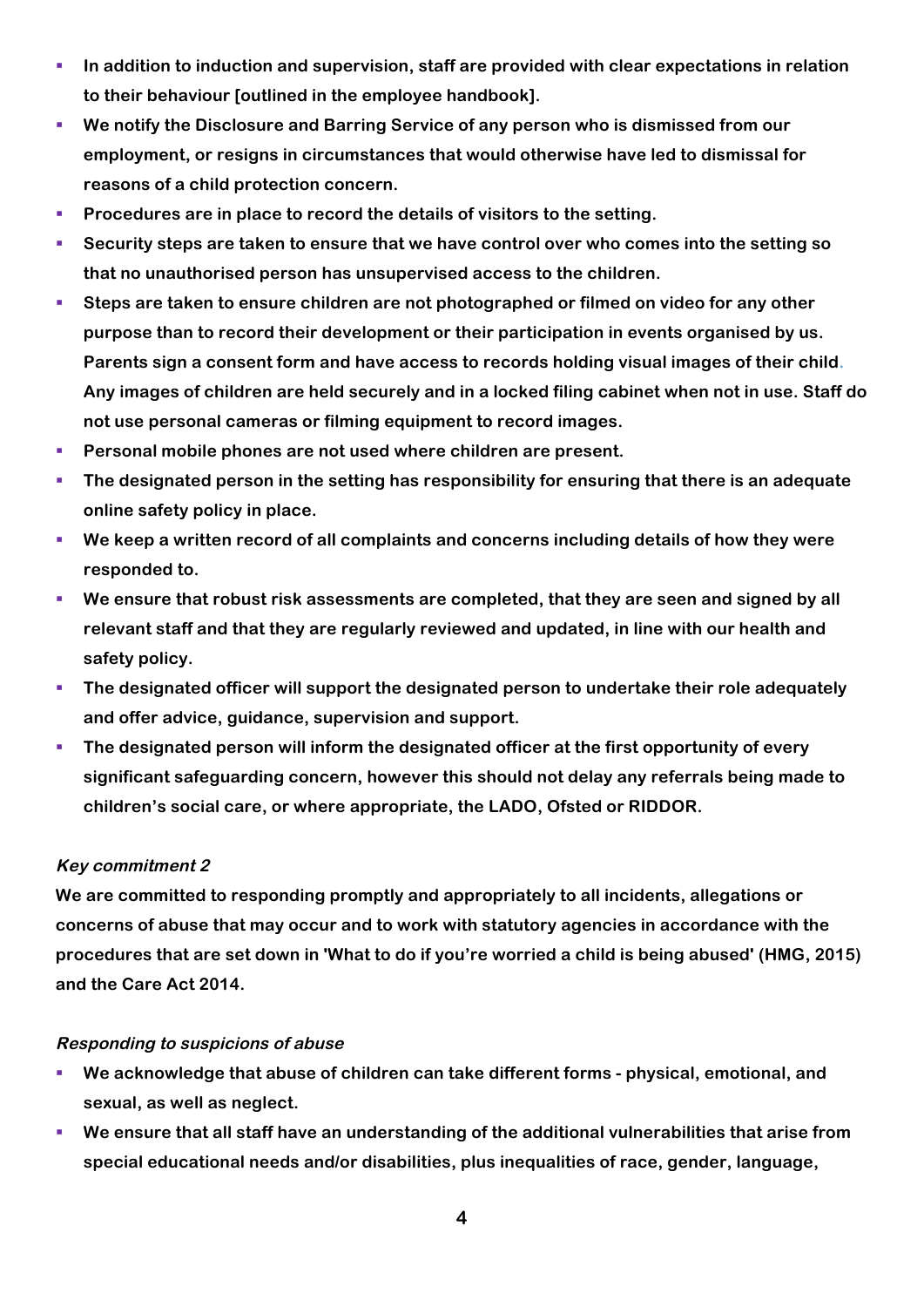**religion, sexual orientation or culture, and that these receive full consideration in relation to child, young person or vulnerable adult protection.**

- When children are suffering from physical, sexual or emotional abuse, or experiencing neglect, **this may be demonstrated through:**
	- **- significant changes in their behaviour;**
	- **- deterioration in their general well-being;**
	- **- their comments which may give cause for concern, or the things they say (direct or indirect disclosure);**
	- **- changes in their appearance, their behaviour, or their play;**
	- **- unexplained bruising, marks or signs of possible abuse or neglect; and**
	- **- any reason to suspect neglect or abuse outside the setting.**
- § **We understand how to identify children who may be in need of early help, how to access services for them**
- § **We understand that we should refer a child who meets the s17 Children Act 1989 child in need definition to local authority children's social work services**
- We understand that we should refer any child who may be at risk of significant harm to local **authority children's social work services.**
- § **We are aware of the 'hidden harm' agenda concerning parents with drug and alcohol problems and consider other factors affecting parental capacity and risk, such as social exclusion, domestic violence, radicalisation, mental or physical illness and parent's learning disability.**
- We are aware that children's vulnerability is potentially increased when they are privately **fostered and when we know that a child is being cared for under a private fostering arrangement, we inform our local authority children's social care team.**
- § **We are prepared to take action if we have concerns about the welfare of a child who fails to arrive at a session when expected. The designated person will take immediate action to contact the child's parent to seek an explanation for the child's absence and be assured that the child is safe and well. If no contact is made with the child's parents and the designated person has reason to believe that the child is at risk of significant harm, the relevant professionals are contacted immediately and LSCB procedures are followed. If the child has current involvement with social care the social worker is notified on the day of the unexplained absence.**
- § **We are aware of other factors that affect children's vulnerability that may affect, or may have affected, children and young people using our provision, such as abuse of children who have special educational needs and/or disabilities; fabricated or induced illness; child abuse linked to beliefs in spirit possession; sexual exploitation of children, including through internet abuse; Female Genital Mutilation and radicalisation or extremism.**
- § **In relation to radicalisation and extremism, we follow the Prevent Duty guidance for England and Wales published by the Home Office and LSCB procedures on responding to radicalisation.**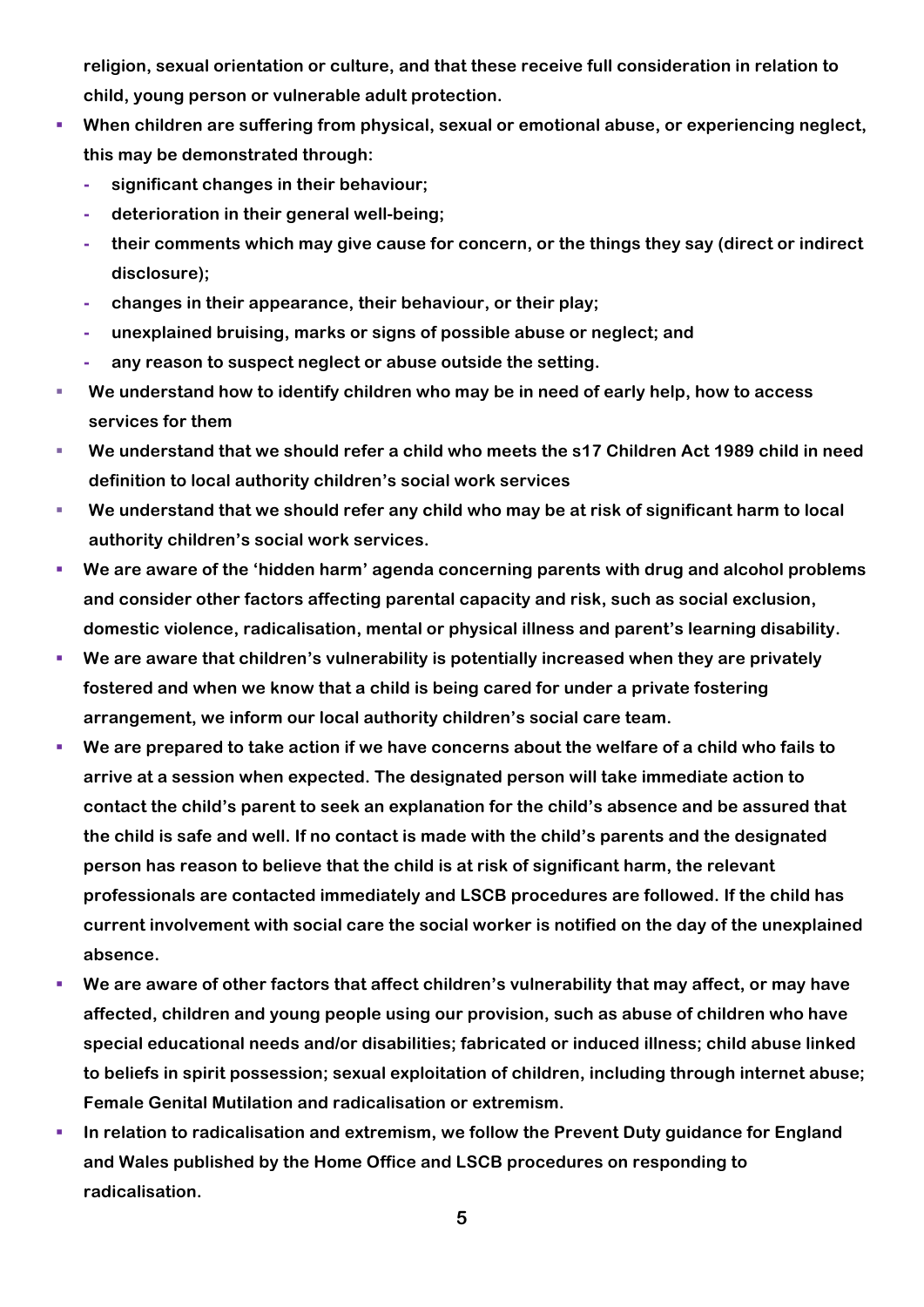- § **The designated person completes online Channel training, online Prevent training and attends local WRAP training where available to ensure they are familiar with the local protocol and procedures for responding to concerns about radicalisation.**
- § **We are aware of the mandatory duty that applies to teachers, and health workers to report cases of Female Genital Mutilation to the police. We are also aware that early years practitioners should follow local authority published safeguarding procedures to respond to FGM and other safeguarding issues, which involves contacting police if a crime of FGM has been or may be about to be committed.**
- § **We also make ourselves aware that some children and young people are affected by gang activity, by complex, multiple or organised abuse, through forced marriage or honour based violence or may be victims of child trafficking. While this may be less likely to affect young children in our care, we may become aware of any of these factors affecting older children and young people who we may come into contact with.**
- If we become concerned that a child may be a victim of modern slavery or human trafficking **we will refer to the National Referral Mechanism, as soon as possible and refer and/or seek advice to the local authority children's social work service and/or police.**
- § **We will be alert to the threats children may face from outside their families, such as that posed by organised crime groups such as county lines and child sexual exploitation, online use and from within peer groups and the wider community.**
- § **Where we believe that a child in our care or that is known to us may be affected by any of these factors we follow the procedures below for reporting child protection and child in need concerns and follow the LSCB procedures, or when they come into force replacing the LSCB, we will follow the local procedures as published by the local safeguarding partners.**
- § **Where such indicators are apparent, the child's key person makes a dated record of the details of the concern and discusses what to do with the member of staff who is acting as the designated person. The information is stored on the child's personal file.**
- **In the event that a staff member or volunteer is unhappy with the decision made of the designated person in relation to whether to make a safeguarding referral they must follow escalation procedures.**
- We refer concerns about children's welfare to the local authority children's social care team **and co-operate fully in any subsequent investigation. NB In some cases this may mean the police or another agency identified by the Local Safeguarding Children Board (or the local safeguarding partners when their published safeguarding arrangements take over from the LSCB).**
- § **We respond to any disclosures sensitively and appropriately and take care not to influence the outcome either through the way [we/I] speak to children or by asking questions of children (although we may check out/clarify the details of what we think they have told us with them).**
- We take account of the need to protect young people aged 16-19 as defined by the Children **Act 1989. This may include students or school children on work placement, young employees**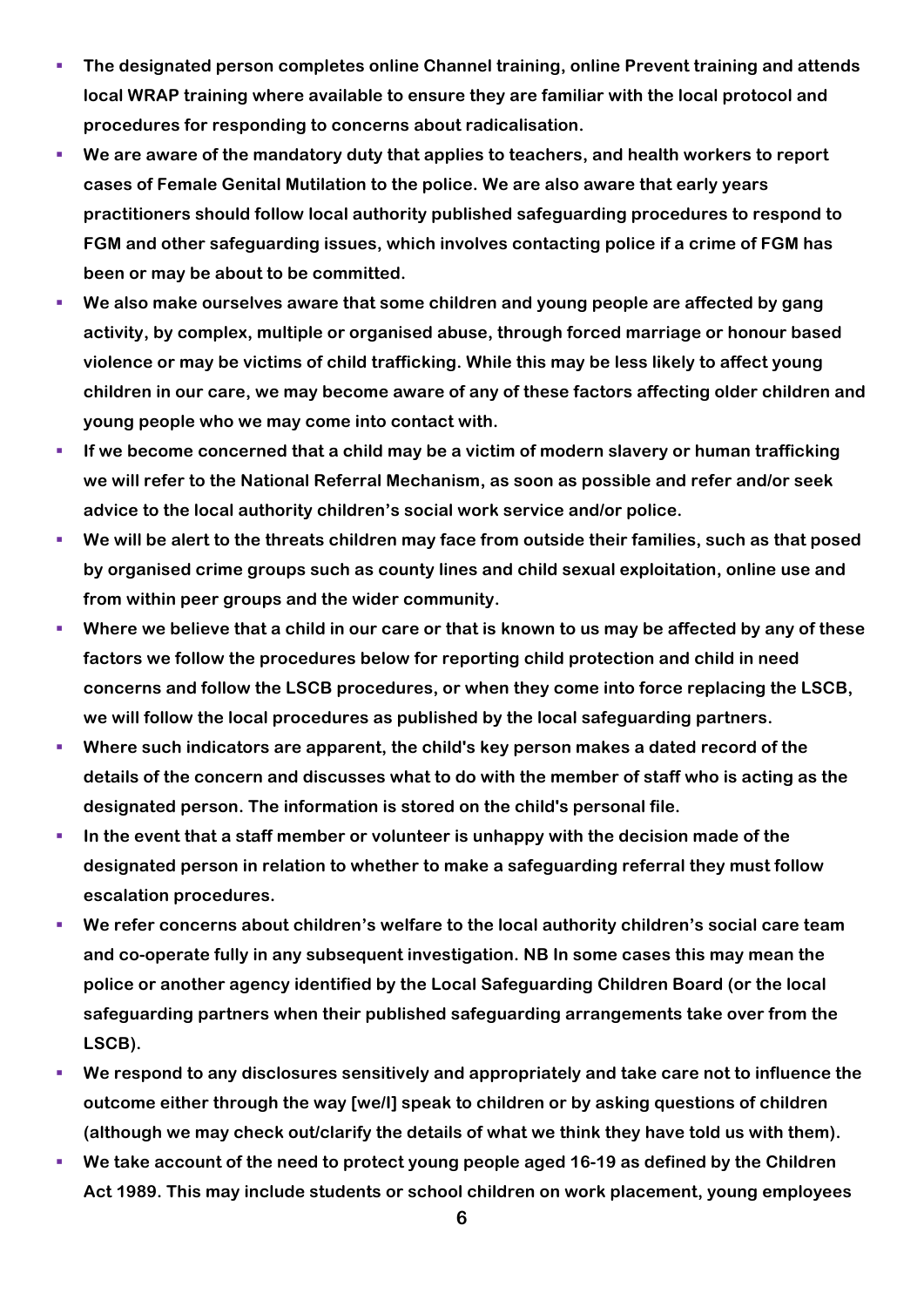**or young parents. Where abuse or neglect is suspected we follow the procedure for reporting any other child protection concerns. The views of the young person will always be taken into account in an age appropriate way, but the setting may override the young person's refusal to consent to share information if it feels that it is necessary to prevent a crime from being committed or intervene where one may have been, or to prevent harm to a child or adult. Sharing confidential information without consent is done only where not sharing it could be worse than the outcome of having shared it.**

- § **All staff are also aware that adults can also be vulnerable and know how to refer adults who are in need of community care services.**
- § **All staff know that they can contact the NSPCC whistleblowing helpline if they feel that or organisation and the local authority have not taken appropriate action to safeguard a child and this has not been addressed satisfactorily through organisational escalation and professional challenge procedures.**
- § **We have a whistleblowing policy in place.**
- § **Staff/volunteers know they can contact the organisation Public Concern at Work for advice relating to whistleblowing dilemmas.**

## **Recording suspicions of abuse and disclosures**

- § **Where a child makes comments to a member of staff that give cause for concern (disclosure), or a member of staff observes signs or signals that give cause for concern, such as significant changes in behaviour; deterioration in general well-being; unexplained bruising, marks or signs of possible abuse or neglect; that member of staff:**
	- **- listens to the child, offers reassurance and gives assurance that she or he will take action;**
	- **- does not question the child, although it is OK to ask questions for the purposes of clarification;**
	- **- makes a written record that forms an objective record of the observation or disclosure that includes: the date and time of the observation or the disclosure; the exact words spoken by the child as far as possible; the name of the person to whom the concern was reported, with the date and time; and the names of any other person present at the time.**
- § **These records are signed and dated and kept in the child's personal file, which is kept securely and confidentially.**
- § **The member of staff acting as the designated person is informed of the issue at the earliest opportunity, and always within one working day.**
- § **Where the Local Safeguarding Children Board or local safeguarding partners safeguarding procedures stipulates the process for recording and sharing concerns, we include those procedures alongside this procedure and follow the steps set down by the Local Safeguarding Children Board.**

## **Making a referral to the local authority children's social care team**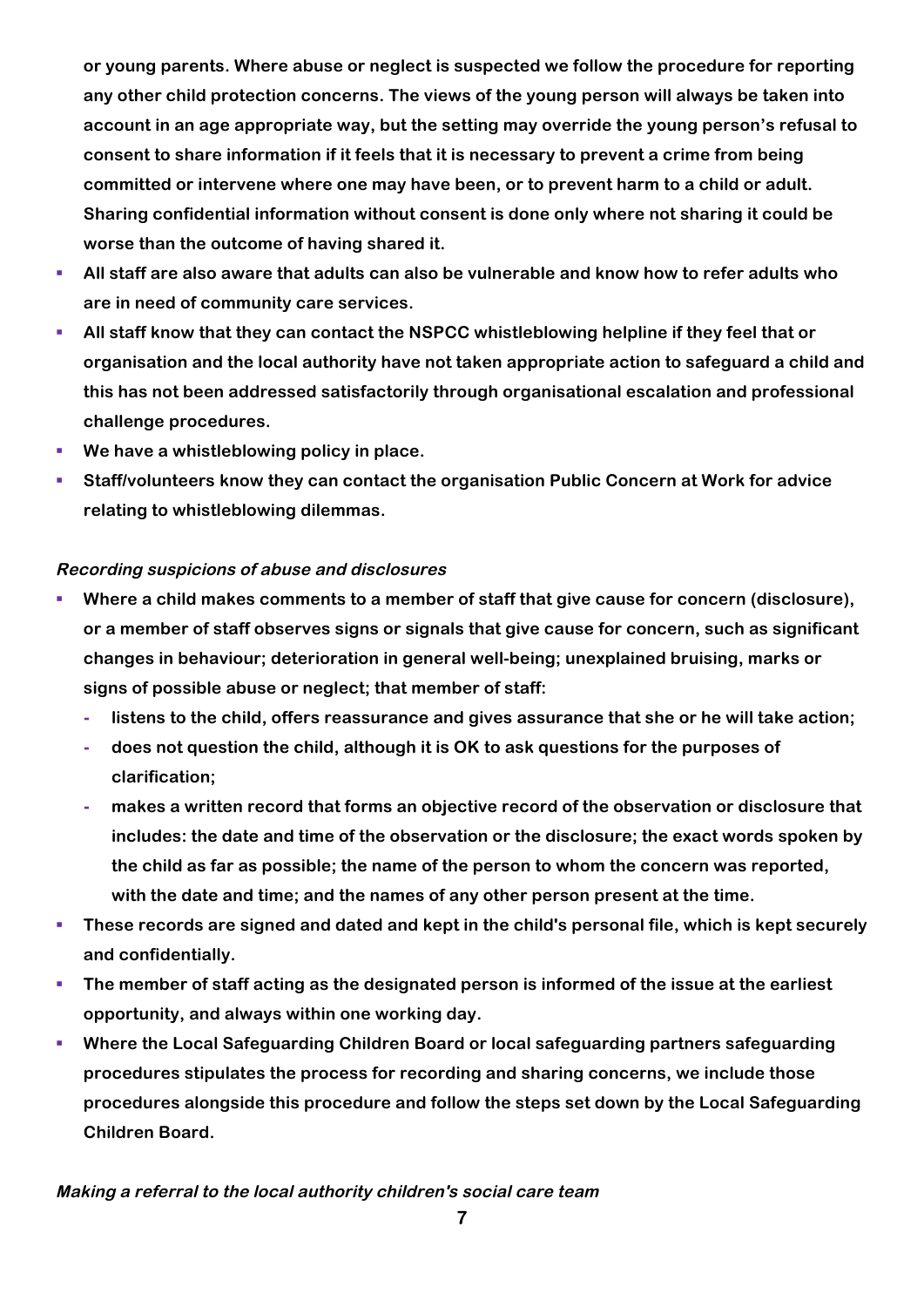- § **The Pre-school Learning Alliance's publication Safeguarding Children contains procedures to help in making a referral to the local children's social care team, as well as template forms for recording concerns and to assist with making a referral.**
- § **We keep a copy of this document alongside the procedures for recording and reporting set down by our Local Safeguarding Children Board, which we follow where local procedures differ from those of the Pre-school Learning Alliance.**

#### **Escalation process**

- § **If we feel that a referral made has not been dealt with properly or that concerns are not being addressed or responded to, we will follow the LSCB escalation process.**
- § **We will ensure that staff are aware of how to escalate concerns.**
- § **We will follow local procedures published by the LSCB or safeguarding partners to resolve professional disputes.**

## **Informing parents**

- § **Parents are normally the first point of contact. Concerns are normally discussed with parents to gain their view of events, unless it is felt that this may put the child or other person at risk, or may interfere with the course of a police investigation, or may unduly delay the referral, or unless it is otherwise unreasonable to seek consent. Advice will be sought from social care, or in some circumstances police, where necessary.**
- § **Parents are informed when we make a record of concerns in their child's file and that we also make a note of any discussion we have with them regarding a concern.**
- § **If a suspicion of abuse warrants referral to social care, parents are informed at the same time that the referral will be made, except where the procedures of the Local Safeguarding Children Board/Local Safeguarding Partners does not allow this, for example, where it is believed that the child may be placed at risk.**
- **This will usually be the case where the parent is the likely abuser or where sexual abuse may have occurred.**
- **If there is a possibility that advising a parent beforehand may place a child at greater risk (or interfere with a police response) the designated person should consider seeking advice from children's social care, about whether or not to advise parents beforehand, and should record and follow the advice given.**

## **Liaison with other agencies and multi-agency working**

- § **We work within the Local Safeguarding Children Board/Local Safeguarding Partners guidelines.**
- § **The current version of 'What to do if you're worried a child is being abused' is available for parents and staff and all staff are familiar with what they need to do if they have concerns.**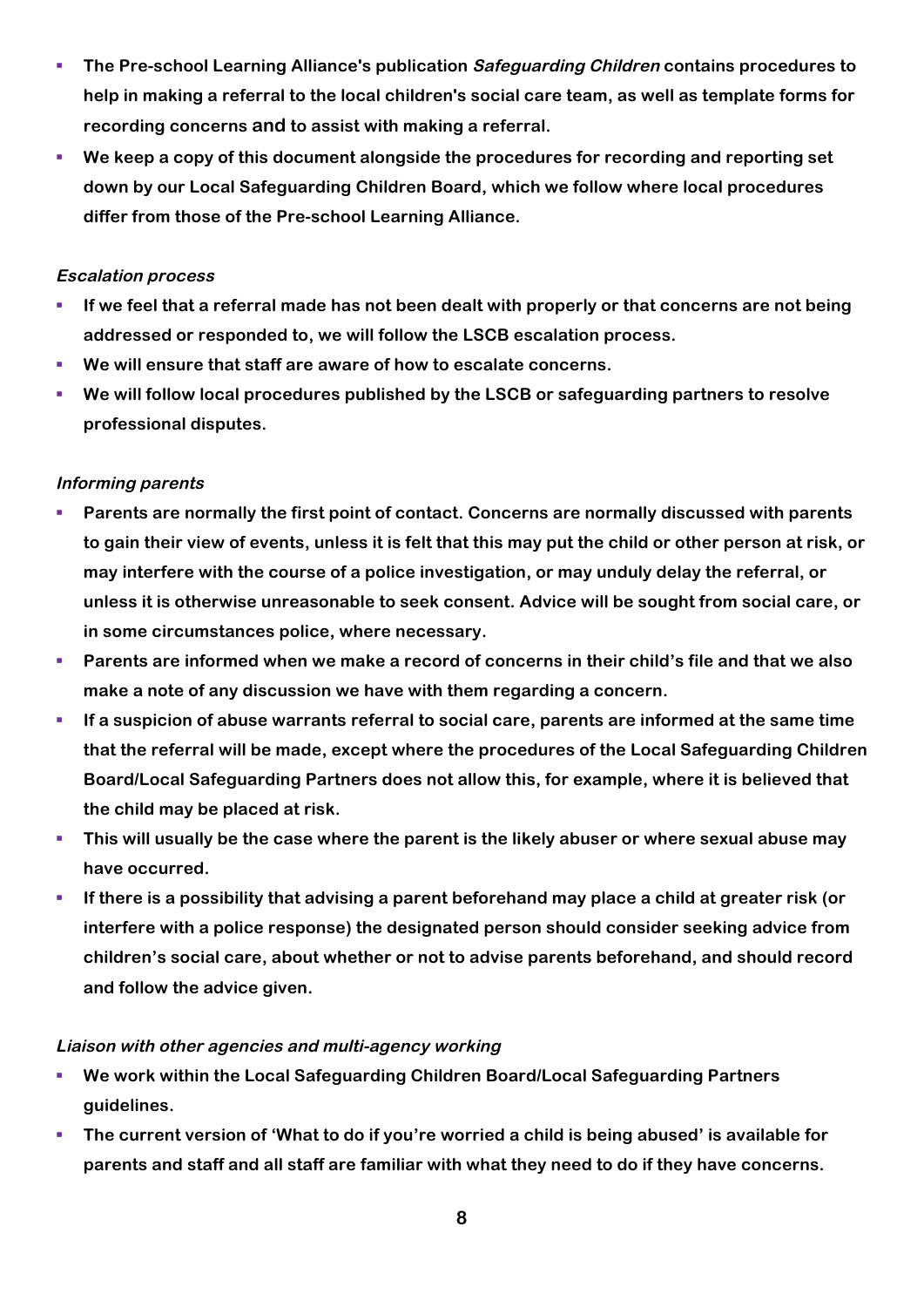- § **We have procedures for contacting the local authority regarding child protection issues and concerns about children's welfare, including maintaining a list of names, addresses and telephone numbers of social workers, to ensure that it is easy, in any emergency, for the setting and children's social care to work well together.**
- We notify Ofsted of any incident or accident and any changes in our arrangements which may **affect the well-being of children or where an allegation of abuse is made against a member of staff (whether the allegations relate to harm or abuse committed on our premises or elsewhere). Notifications to Ofsted are made as soon as is reasonably practicable, but at the latest within 14 days of the allegations being made.**
- Contact details for the local National Society for the Prevention of Cruelty to Children (NSPCC) **are also kept.**

#### **Allegations against staff and persons in position of trust**

- § **We ensure that all parents know how to complain about the behaviour or actions of staff or volunteers within the setting, or anyone living or working on the premises occupied by the setting, which may include an allegation of abuse.**
- § **We ensure that all staff volunteers and anyone else working in the setting knows how to raise concerns that they may have about the conduct or behaviour of other people including staff/colleagues.**
- We differentiate between allegations, and concerns about the quality of care or practice and **complaints and have a separate process for responding to complaints.**
- We respond to any inappropriate behaviour displayed by members of staff, volunteer or any **other person living or working on the premises, which includes:**
	- **- inappropriate sexual comments;**
	- **- excessive one-to-one attention beyond the requirements of their usual role and responsibilities, or inappropriate sharing of images**
- We will recognise and respond to allegations that a person who works with children has:
	- **- behaved in a way that has harmed a child, or may have harmed a child**
	- **- possibly committed a criminal offence against or related to a child**
	- **- behaved towards a child or children in a way that indicates they may pose a risk of harm to children**
- § **We respond to any concerns raised by staff and volunteers who know how to escalate their concerns if they are not satisfied with our response**
- We respond to any disclosure by children or staff that abuse by a member of staff or volunteer **within the setting, or anyone living or working on the premises occupied by the setting, may have taken, or is taking place, by first recording the details of any such alleged incident.**
- § **We refer any such complaint immediately to a senior manager within the organisation and the Local Authority Designated Officer (LADO) as necessary to investigate and/or offer advice:**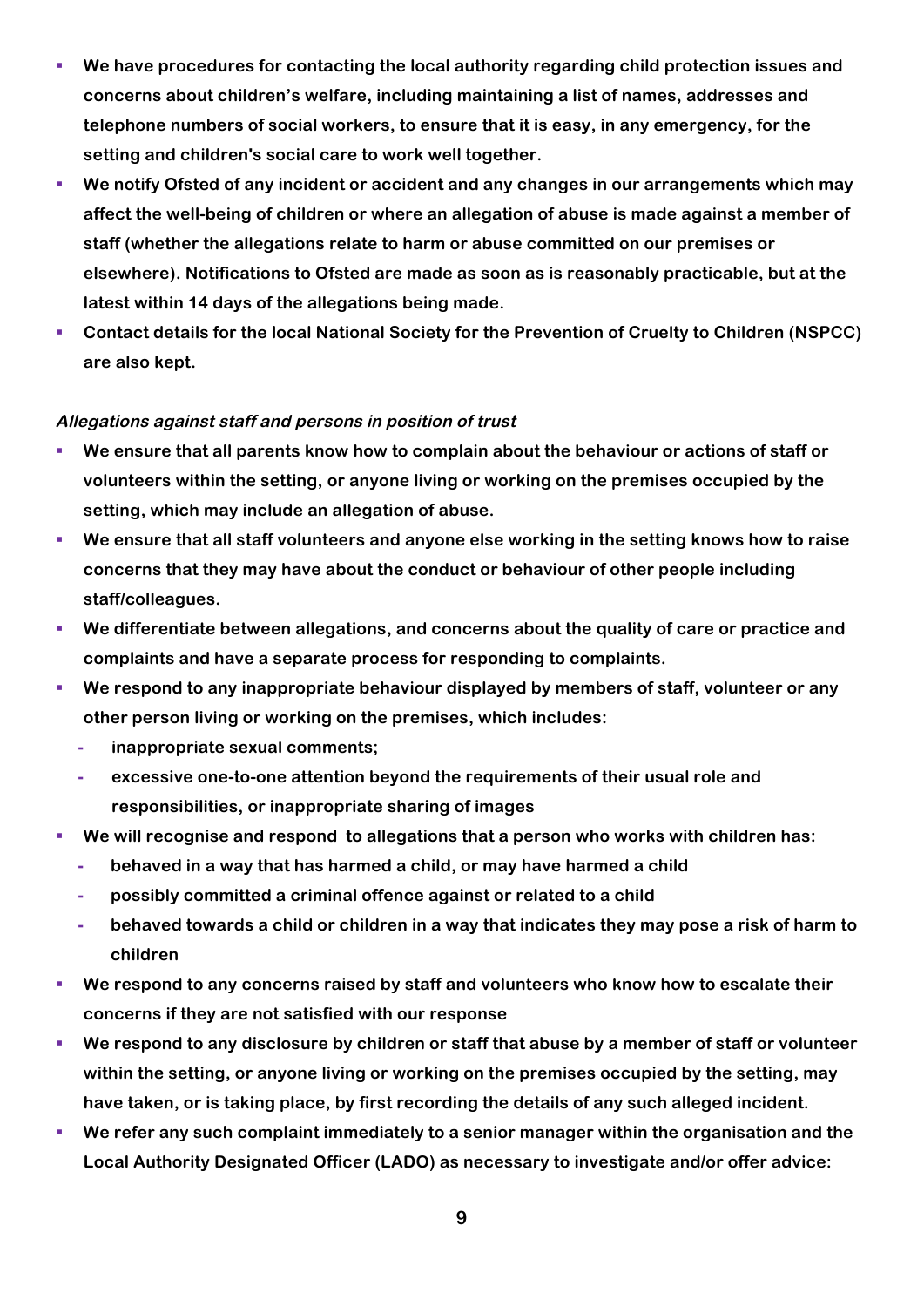## **LINDSAY TUNBRIDGE-ADAMS – 0330 222 3339**

- § **We also report any such alleged incident to Ofsted (unless advised by LADO that this is unnecessary due to the incident not meeting the threshold), as well as what measures we have taken. We are aware that it is an offence not to do this.**
- § **We co-operate entirely with any investigation carried out by children's social care in conjunction with the police.**
- § **Where the management team and children's social care agree it is appropriate in the circumstances, the member of staff or volunteer will be suspended for the duration of the investigation. This is not an indication of admission that the alleged incident has taken place, but is to protect the staff, as well as children and families, throughout the process. Where it is appropriate and practical and agreed with LADO, we will seek to offer an alternative to suspension for the duration of the investigation, if an alternative is available that will safeguard children and not place the affected staff or volunteer at risk.**

## **Disciplinary action**

**Where a member of staff or volunteer has been dismissed due to engaging in activities that caused concern for the safeguarding of children or vulnerable adults, we will notify the Disclosure and Barring Service of relevant information, so that individuals who pose a threat to children and vulnerable groups can be identified and barred from working with these groups.**

#### **Key commitment 3**

**We are committed to promoting awareness of child abuse issues throughout our training and learning programmes for adults. We are also committed to empowering children through our early childhood curriculum, promoting their right to be strong, resilient and listened to.**

#### **Training**

- § **Training opportunities are sought for all adults involved in the setting to ensure that they are able to recognise the signs and signals of possible physical abuse, emotional abuse, sexual abuse (including child sexual exploitation) and neglect and that they are aware of the local authority guidelines for making referrals. Training opportunities should also cover extra familial threats such as online risks, radicalisation and grooming, and how to identify and respond to families who may be in need of early help, and organisational safeguarding procedures.**
- § **Designated persons receive appropriate training, as recommended by the Local Safeguarding Children Board, every two years and refresh their knowledge and skills at least annually.**
- § **We ensure that all staff know the procedures for reporting and recording any concerns they may have about the provision.**
- § **We ensure that all staff receive updates on safeguarding via emails, newsletters, online training and/or discussion at staff meetings at least once a year.**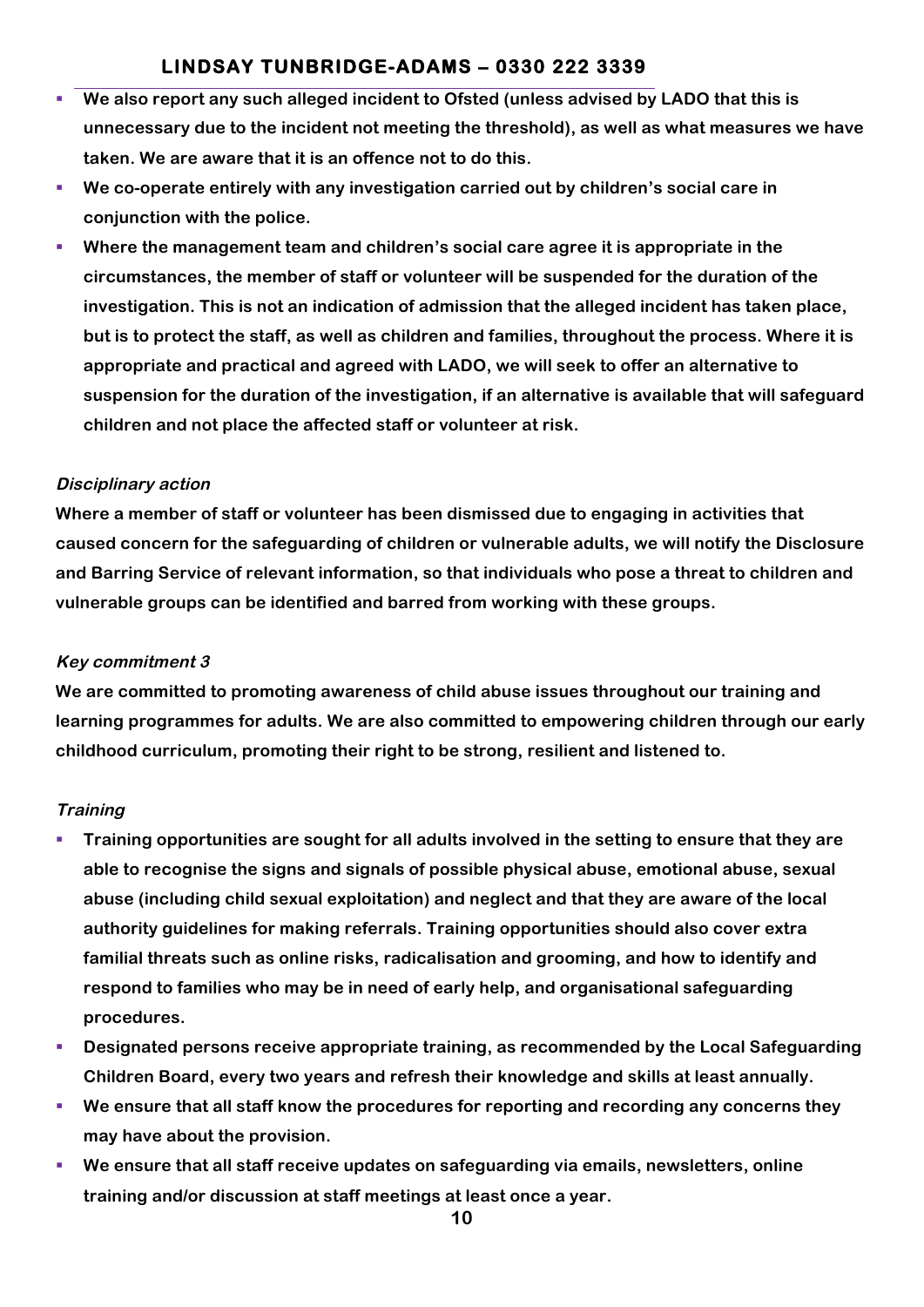## **Planning**

§ **The layout of the rooms allows for constant supervision. No child is left alone with staff or volunteers in a one-to-one situation without being within sight and/or hearing of other staff or volunteers.**

## **Curriculum**

- § **We introduce key elements of keeping children safe into our programme to promote the personal, social and emotional development of all children, so that they may grow to be strong, resilient and listened to and so that they develop an understanding of why and how to keep safe.**
- § **We create within the setting a culture of value and respect for individuals, having positive regard for children's heritage arising from their colour, ethnicity, languages spoken at home, cultural and social background.**
- § **We ensure that this is carried out in a way that is developmentally appropriate for the children.**

## **Confidentiality**

§ **All suspicions and investigations are kept confidential and shared only with those who need to know. Any information is shared under the guidance of the Local Safeguarding Children Board/Local Safeguarding Partners and in line with the GDPR, Data Protection Act 2018, and Working Together 2018.**

## **Support to families**

- § **We believe in building trusting and supportive relationships with families, staff and volunteers.**
- § **We make clear to parents our role and responsibilities in relation to child protection, such as for the reporting of concerns, information sharing, monitoring of the child, and liaising at all times with the local children's social care team.**
- We will continue to welcome the child and the family whilst investigations are being made in **relation to any alleged abuse.**
- We follow the Child Protection Plan as set by the child's social worker in relation to the **setting's designated role and tasks in supporting that child and their family, subsequent to any investigation.**
- § **We will engage with any child in need plan or early help plan as agreed.**
- § **Confidential records kept on a child are shared with the child's parents or those who have parental responsibility for the child in accordance with the Confidentiality and Client Access to Records procedure, and only if appropriate under the guidance of the Local Safeguarding Children Board.**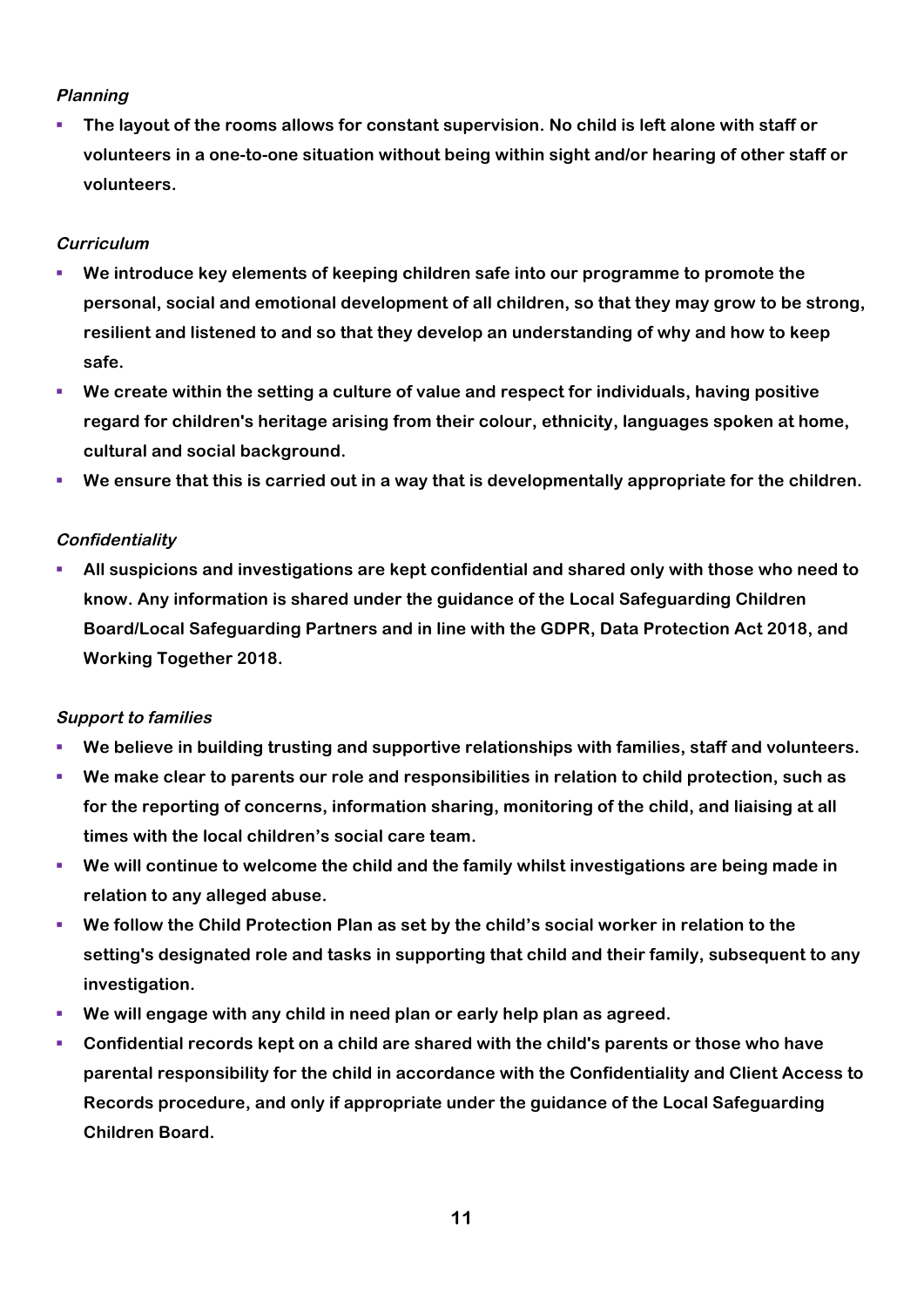## **Legal framework**

## **Primary legislation**

- § **Children Act (1989 s47)**
- § **Protection of Children Act (1999)**
- § **The Children Act (2004 s11)**
- § **Children and Social Work Act 2017**
- § **Safeguarding Vulnerable Groups Act (2006)**
- § **Childcare Act (2006)**
- § **Child Safeguarding Practice Review and Relevant Agency (England) Regulations 2018**

## **Secondary legislation**

- § **Sexual Offences Act (2003)**
- § **Criminal Justice and Court Services Act (2000)**
- § **Equality Act (2010)**
- § **General Data Protection Regulations (GDPR) (2018)**
- § **Childcare (Disqualification) Regulations (2009)**
- § **Children and Families Act (2014)**
- Care Act (2014)
- Serious Crime Act (2015)
- Counter-Terrorism and Security Act (2015)

## **Further guidance**

- § **Working Together to Safeguard Children (HMG, 2018)**
- § **What to do if you're Worried a Child is Being Abused (HMG, 2015)**
- § **Framework for the Assessment of Children in Need and their Families (DoH 2000)**
- The Common Assessment Framework for Children and Young People: A Guide for **Practitioners (CWDC 2010)**
- **Statutory guidance on making arrangements to safeguard and promote the welfare of children under section 11 of the Children Act 2004 (HMG 2008)**
- § **Hidden Harm – Responding to the Needs of Children of Problem Drug Users (ACMD, 2003)**
- § **Information Sharing: Advice for Practitioners providing Safeguarding Services (DfE 2018)**
- § **Disclosure and Barring Service: www.gov.uk/disclosure-barring-service-check**
- § **Revised Prevent Duty Guidance for England and Wales (HMG, 2015)**
- § **Inspecting Safeguarding in Early Years, Education and Skills Settings, (Ofsted, 2016)**